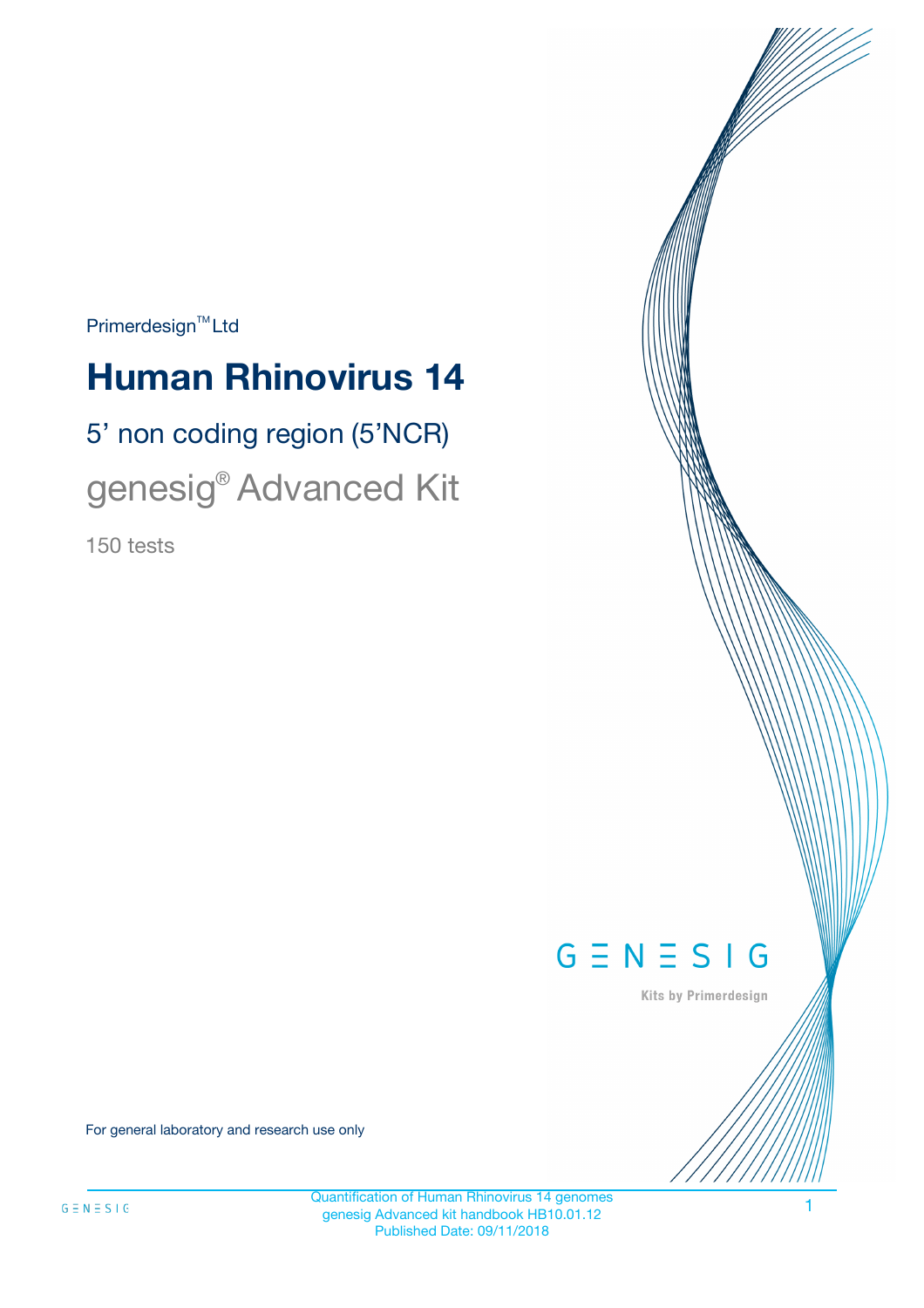# Introduction to Human Rhinovirus 14

Rhinovirus is a genus of the Picornaviridae family of viruses. Rhinoviruses are the most common viral infective agents in humans and are a causative agent of the common cold, being responsible for approximately 50% of all cases. Rhinoviruses have linear, singlestranded, positive-sense RNA genomes with that of HRV14 being 7212nt in length. At the 5' end of the genome is a virus-encoded protein, and like mammalian mRNA, there is a 3′ poly-A tail. Structural proteins are encoded in the 5′ region of the genome and non-structural at the 3' end. The viral particles themselves are not enveloped and are icosahedral in structure with a diameter of approximately 30nm.

Rhinoviruses are composed of a capsid that contains four viral proteins VP1, VP2, VP3 and VP4. VP1, VP2, and VP3 form the major part of the protein capsid. The much smaller VP4 protein has a more extended structure and lies at the interface between the capsid and the RNA genome. There are 60 copies of each of these proteins assembled as an icosahedron. Antibodies are a major defense against infection with the epitopes lying on the exterior regions of VP1-VP3.

Rhinoviruses have two main modes of transmission: direct transmission via inhalation of aerosolised respiratory droplets and indirect transmission via contact with surfaces contaminated with respiratory droplets. The viral capsid proteins bind to specific nasal cell receptors mediating entry into the host cell. Intracellular enzymes then digest the viral capsid leaving only the genome which functions as a template for the synthesis of the complementary strand. This encodes the viral capsid proteins for new viral particles as well as being packaged into these. The newly synthesised virus buds off from the host cell membrane facilitating infection of other cells.

Rhinoviruses occur worldwide causing disease with symptoms such as fever, cough, and nasal congestion which are the result of the immune system's response to the virus. The frequency of colds is high in childhood and decreases during adulthood most probably because of the possession of immunity.

There are many HRV serotypes which, based on differences in their surface proteins and genome sequences have been segregated into two different groups: Human Rhinovirus A and B although some serotypes remain unclassified. HRV14 belongs to the HRVB species.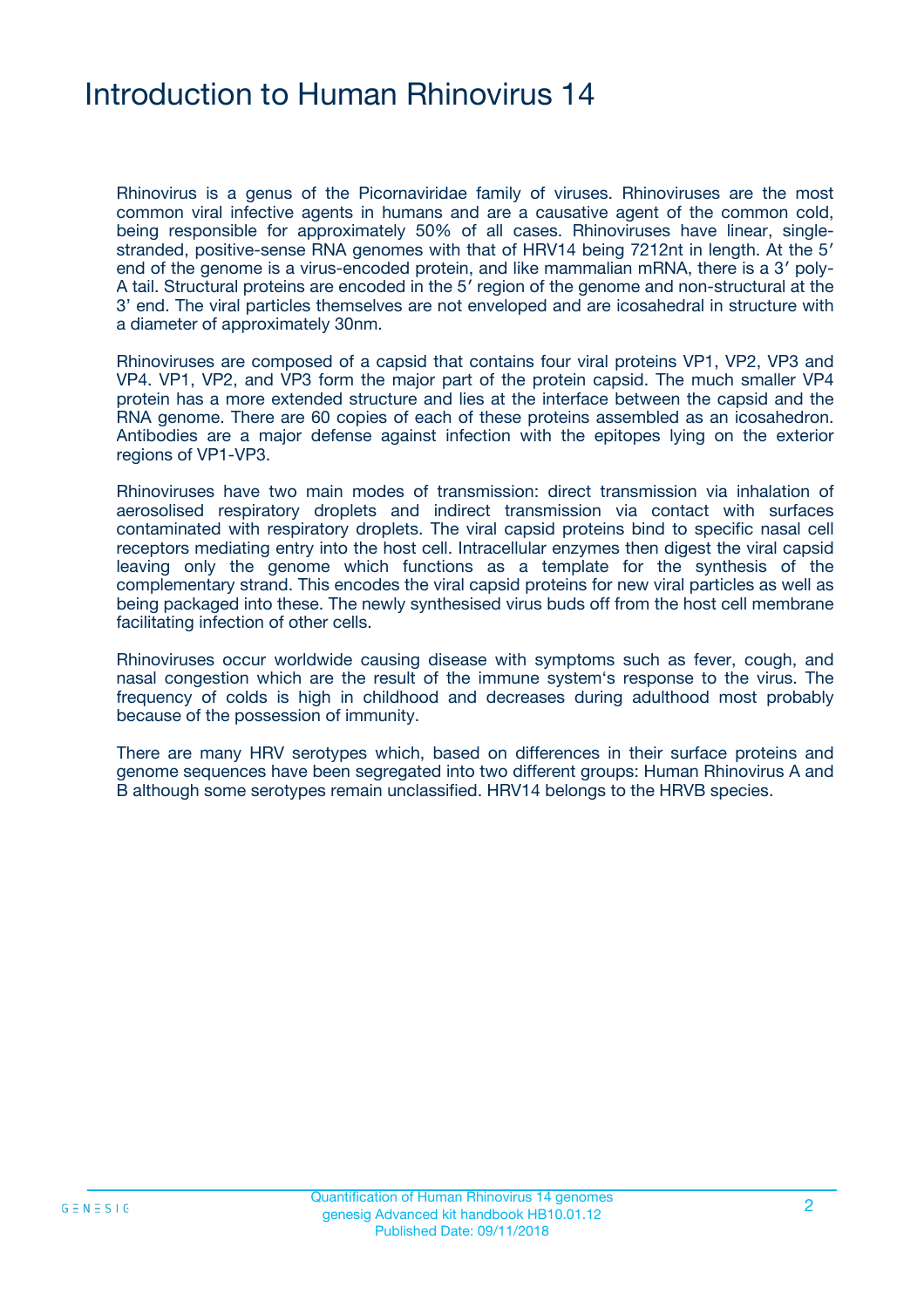# **Specificity**

The Primerdesign genesig Kit for Human Rhinovirus 14 (HRV14) genomes is designed for the in vitro quantification of HRV14 genomes. The kit is designed to have a broad detection profile. Specifically, the primers represent 100% homology with over 95% of the NCBI database reference sequences available at the time of design.

The dynamics of genetic variation means that new sequence information may become available after the initial design. Primerdesign periodically reviews the detection profiles of our kits and when required releases new versions.

Our kit for human rhinovirus 14 has been designed for the specific and exclusive in vitro quantification of this subtype and does not detect other human rhinovirus strains. The primers and probe sequences in this kit have 100% homology with over 95% of reference sequences in the NCBI database based on a comprehensive bioinformatics analysis.

If you require further information, or have a specific question about the detection profile of this kit then please send an e.mail to enquiry@primerdesign.co.uk and our bioinformatics team will answer your question.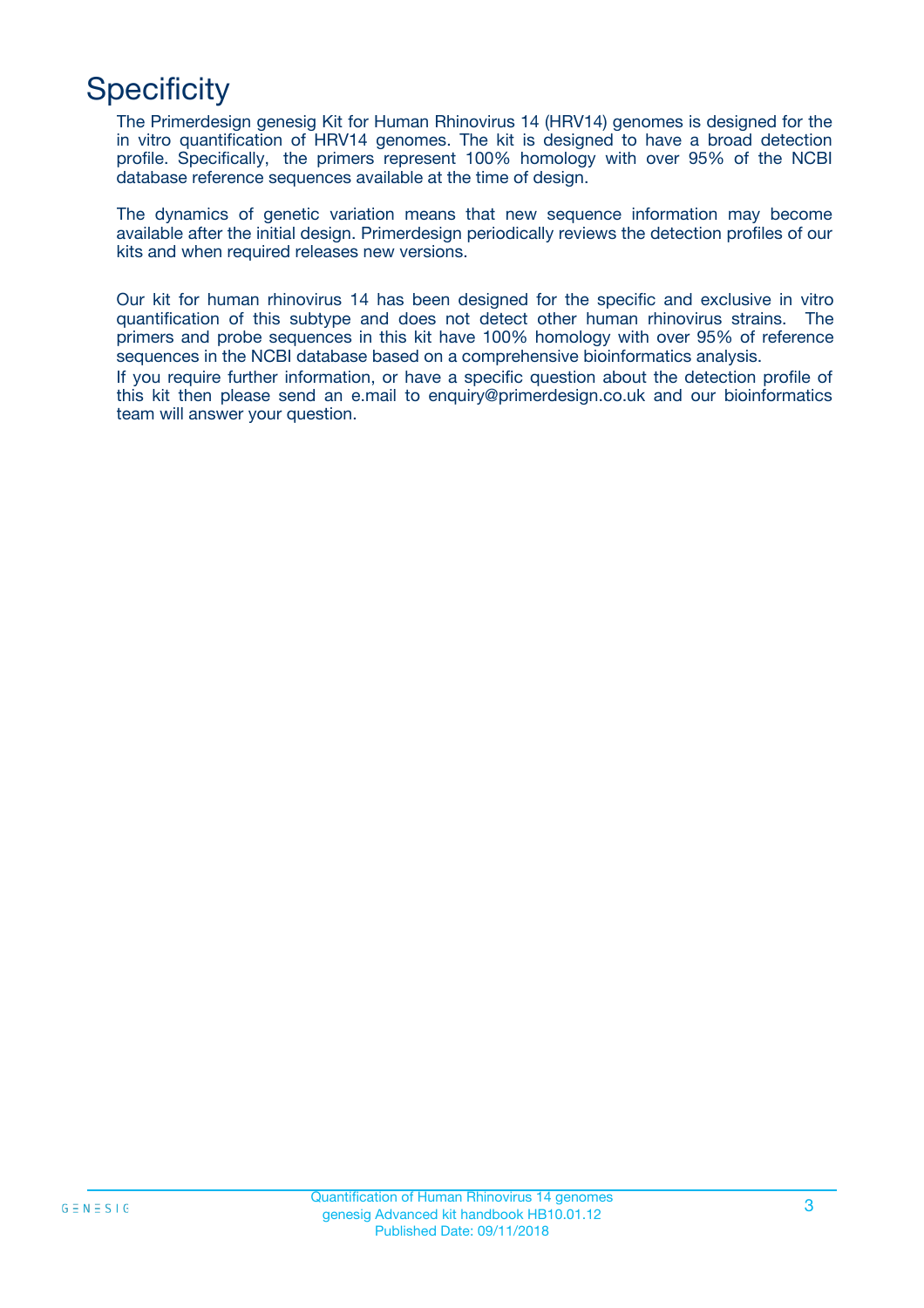# **Kit contents**

- **HRV14 specific primer/probe mix (150 reactions BROWN) FAM labelled**
- **HRV14 positive control template (for Standard curve RED)**
- **Internal extraction control primer/probe mix (150 reactions BROWN) VIC labelled as standard**
- **Internal extraction control RNA (150 reactions BLUE)**
- **Endogenous control primer/probe mix (150 reactions BROWN) FAM labelled**
- **RNase/DNase free water (WHITE) for resuspension of primer/probe mixes**
- **Template preparation buffer (YELLOW) for resuspension of internal control template, positive control template and standard curve preparation**

# **Reagents and equipment to be supplied by the user**

#### **Real-time PCR Instrument**

#### **Extraction kit**

This kit is recommended for use with genesig Easy DNA/RNA Extraction kit. However, it is designed to work well with all processes that yield high quality RNA and DNA with minimal PCR inhibitors.

#### **oasigTM lyophilised OneStep or Precision**®**PLUS OneStep 2X RT-qPCR Master Mix** Contains complete OneStep RT-qPCR master mix

**Pipettors and Tips**

**Vortex and centrifuge**

**Thin walled 1.5 ml PCR reaction tubes**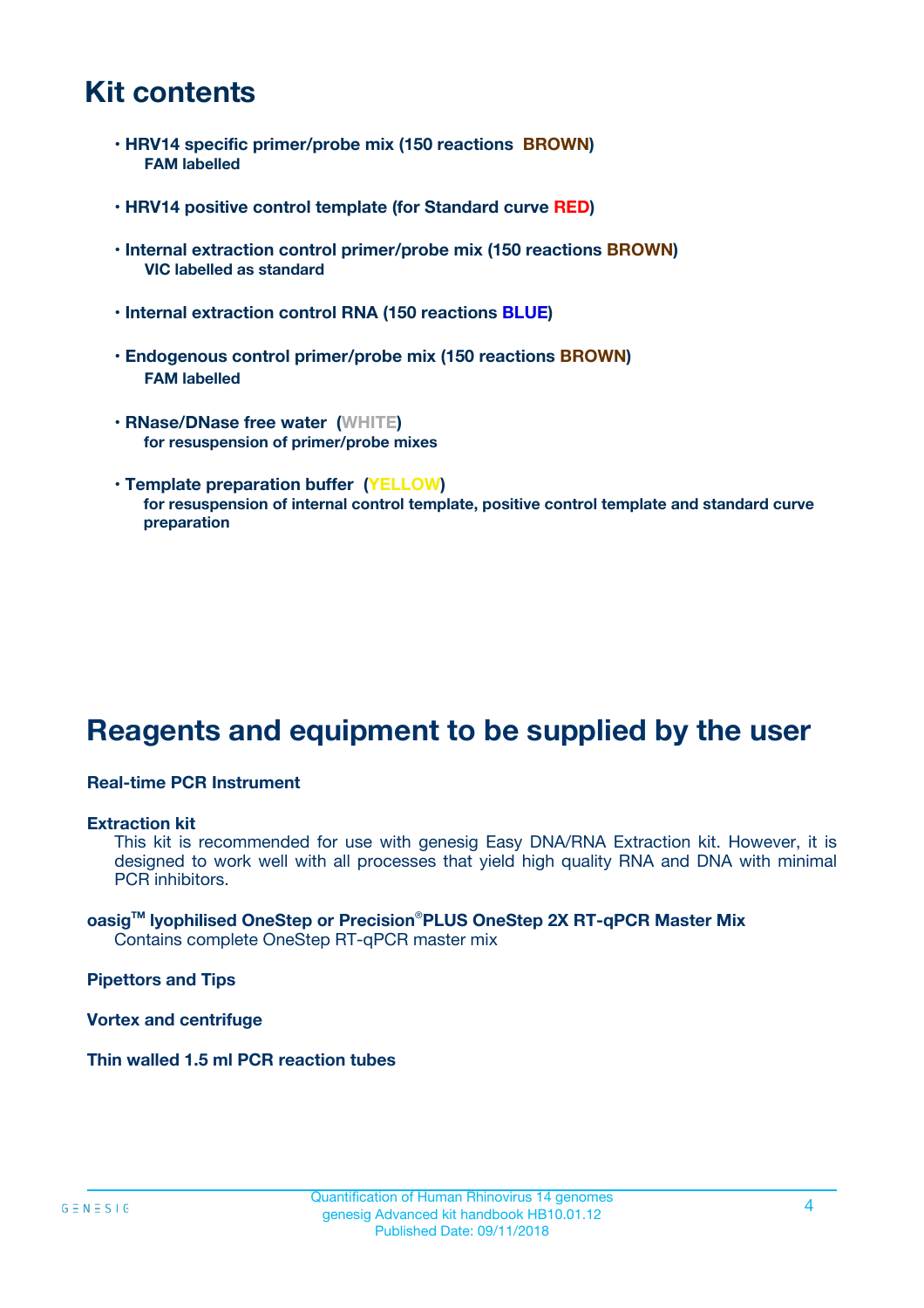## Kit storage and stability

This kit is stable at room temperature but should be stored at -20ºC on arrival. Once the lyophilised components have been resuspended they should not be exposed to temperatures above -20°C for longer than 30 minutes at a time and unnecessary repeated freeze/thawing should be avoided. The kit is stable for six months from the date of resuspension under these circumstances.

If a standard curve dilution series is prepared this can be stored frozen for an extended period. If you see any degradation in this serial dilution a fresh standard curve can be prepared from the positive control.

Primerdesign does not recommend using the kit after the expiry date stated on the pack.

### Suitable sample material

All kinds of sample material suited for PCR amplification can be used. Please ensure the samples are suitable in terms of purity, concentration, and RNA/DNA integrity (An internal PCR control is supplied to test for non specific PCR inhibitors). Always run at least one negative control with the samples. To prepare a negative-control, replace the template RNA sample with RNase/DNase free water.

### Dynamic range of test

Under optimal PCR conditions genesig HRV14 detection kits have very high priming efficiencies of >95% and can detect less than 100 copies of target template.

## Notices and disclaimers

This product is developed, designed and sold for research purposes only. It is not intended for human diagnostic or drug purposes or to be administered to humans unless clearly expressed for that purpose by the Food and Drug Administration in the USA or the appropriate regulatory authorities in the country of use. During the warranty period Primerdesign genesig detection kits allow precise and reproducible data recovery combined with excellent sensitivity. For data obtained by violation to the general GLP guidelines and the manufacturer's recommendations the right to claim under guarantee is expired. PCR is a proprietary technology covered by several US and foreign patents. These patents are owned by Roche Molecular Systems Inc. and have been sub-licensed by PE Corporation in certain fields. Depending on your specific application you may need a license from Roche or PE to practice PCR. Additional information on purchasing licenses to practice the PCR process may be obtained by contacting the Director of Licensing at Roche Molecular Systems, 1145 Atlantic Avenue, Alameda, CA 94501 or Applied Biosystems business group of the Applera Corporation, 850 Lincoln Centre Drive, Foster City, CA 94404. In addition, the 5' nuclease assay and other homogeneous amplification methods used in connection with the PCR process may be covered by U.S. Patents 5,210,015 and 5,487,972, owned by Roche Molecular Systems, Inc, and by U.S. Patent 5,538,848, owned by The Perkin-Elmer Corporation.

# Trademarks

Primerdesign™ is a trademark of Primerdesign Ltd.

genesig® is a registered trademark of Primerdesign Ltd.

The PCR process is covered by US Patents 4,683,195, and 4,683,202 and foreign equivalents owned by Hoffmann-La Roche AG. BI, ABI PRISM® GeneAmp® and MicroAmp® are registered trademarks of the Applera Genomics (Applied Biosystems Corporation). BIOMEK® is a registered trademark of Beckman Instruments, Inc.; iCycler™ is a registered trademark of Bio-Rad Laboratories, Rotor-Gene is a trademark of Corbett Research. LightCycler™ is a registered trademark of the Idaho Technology Inc. GeneAmp®, TaqMan® and AmpliTaqGold® are registered trademarks of Roche Molecular Systems, Inc., The purchase of the Primerdesign ™ reagents cannot be construed as an authorization or implicit license to practice PCR under any patents held by Hoffmann-LaRoche Inc.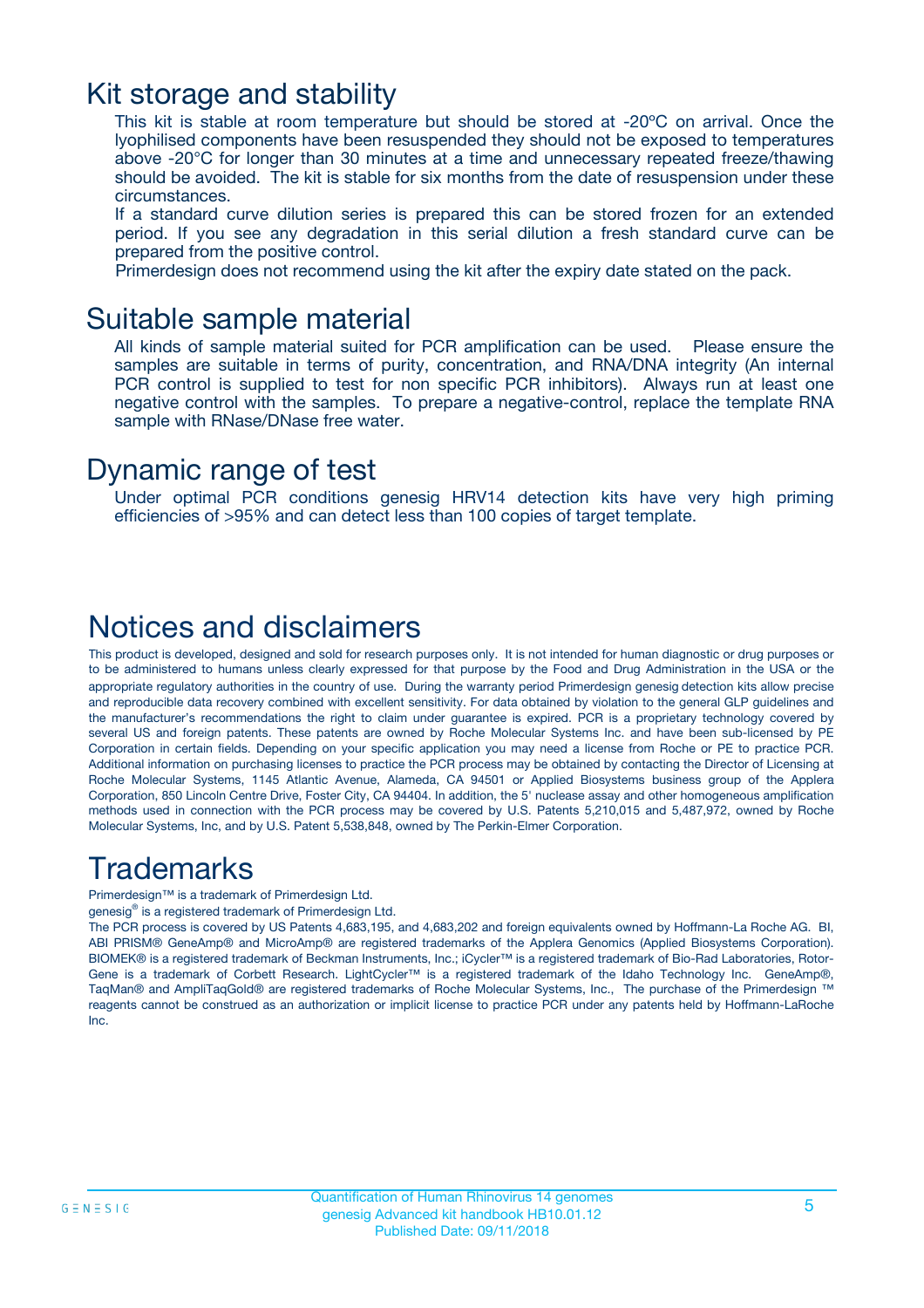# **Principles of the test**

#### **Real-time PCR**

A HRV14 specific primer and probe mix is provided and this can be detected through the FAM channel.

The primer and probe mix provided exploits the so-called TaqMan® principle. During PCR amplification, forward and reverse primers hybridize to the HRV14 cDNA. A fluorogenic probe is included in the same reaction mixture which consists of a DNA probe labeled with a 5`-dye and a 3`-quencher. During PCR amplification, the probe is cleaved and the reporter dye and quencher are separated. The resulting increase in fluorescence can be detected on a range of qPCR platforms.

#### **Positive control**

For copy number determination and as a positive control for the PCR set up, the kit contains a positive control template.

This can be used to generate a standard curve of HRV14 copy number / Cq value. Alternatively the positive control can be used at a single dilution where full quantitative analysis of the samples is not required. Each time the kit is used, at least one positive control reaction must be included in the run. A positive result indicates that the primers and probes for detecting the target HRV14 gene worked properly in that particular experimental scenario. If a negative result is obtained the test results are invalid and must be repeated. Care should be taken to ensure that the positive control does not contaminate any other kit component which would lead to false-positive results. This can be achieved by handling this component in a Post PCR environment. Care should also be taken to avoid cross-contamination of other samples when adding the positive control to the run. This can be avoided by sealing all other samples and negative controls before pipetting the positive control into the positive control well.

#### **Negative control**

To validate any positive findings a negative control reaction should be included every time the kit is used. For this reaction the RNase/DNase free water should be used instead of template. A negative result indicates that the reagents have not become contaminated while setting up the run.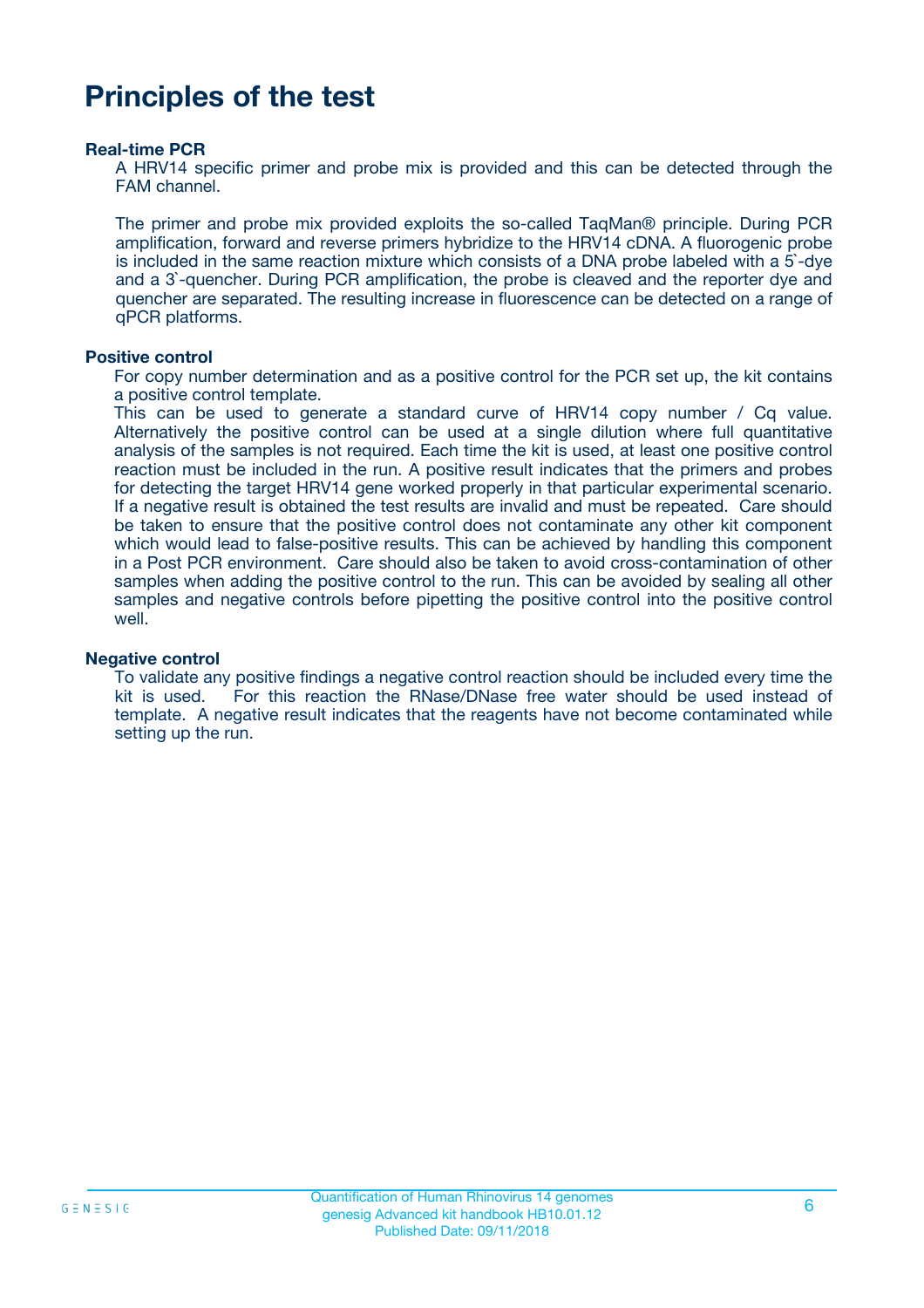#### **Internal RNA extraction control**

When performing RNA extraction, it is often advantageous to have an exogenous source of RNA template that is spiked into the lysis buffer. This control RNA is then co-purified with the sample RNA and can be detected as a positive control for the extraction process. Successful co-purification and qPCR for the control RNA also indicates that PCR inhibitors are not present at a high concentration.

A separate qPCR primer/probe mix are supplied with this kit to detect the exogenous RNA using qPCR. The PCR primers are present at PCR limiting concentrations which allows multiplexing with the target sequence primers. Amplification of the control cDNA does not interfere with detection of the HRV14 target cDNA even when present at low copy number. The Internal control is detected through the VIC channel and gives a Cq value of 28+/-3 depending on the level of sample dilution.

#### **Endogenous control**

To confirm extraction of a valid biological template, a primer and probe mix is included to detect an endogenous gene. Detection of the endogenous control is through the FAM channel and it is NOT therefore possible to perform a multiplex with the HRV14 primers. A poor endogenous control signal may indicate that the sample did not contain sufficient biological material.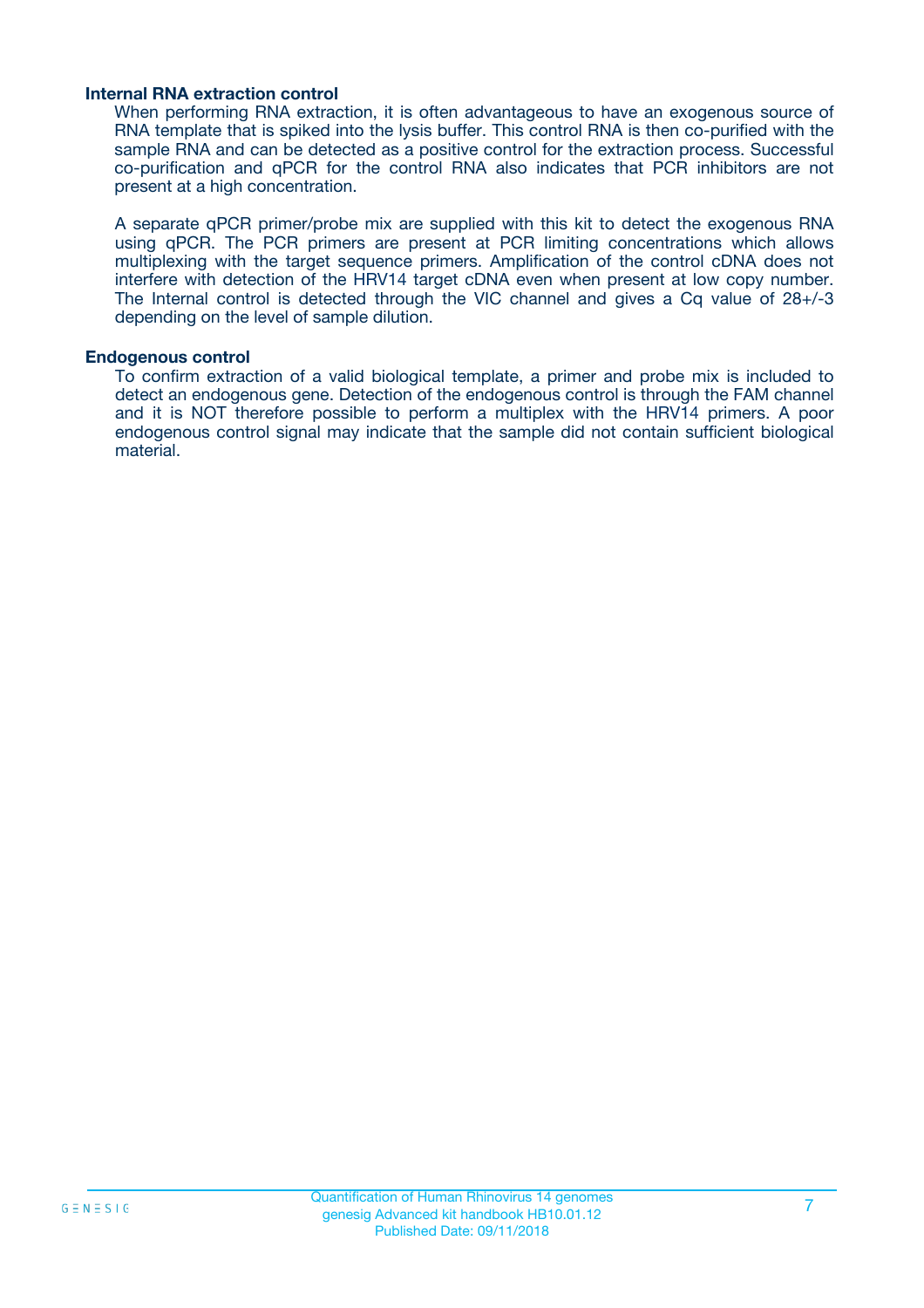## Resuspension protocol

To minimize the risk of contamination with foreign DNA, we recommend that all pipetting be performed in a PCR clean environment. Ideally this would be a designated PCR lab or PCR cabinet. Filter tips are recommended for all pipetting steps.

- **1. Pulse-spin each tube in a centrifuge before opening.** This will ensure lyophilised primer and probe mix is in the base of the tube and is not spilt upon opening the tube.
- **2. Resuspend the primer/probe mixes in the RNase/DNase free water supplied, according to the table below:**

To ensure complete resuspension, vortex each tube thoroughly.

| Component - resuspend in water                       |          |  |
|------------------------------------------------------|----------|--|
| <b>Pre-PCR pack</b>                                  |          |  |
| HRV14 primer/probe mix (BROWN)                       | $165$ µl |  |
| Internal extraction control primer/probe mix (BROWN) | $165$ µl |  |
| Endogenous control primer/probe mix (BROWN)          | 165 µl   |  |

**3. Resuspend the internal control template and positive control template in the template preparation buffer supplied, according to the table below:** To ensure complete resuspension, vortex each tube thoroughly.

| Component - resuspend in template preparation buffer |             |  |  |
|------------------------------------------------------|-------------|--|--|
| <b>Pre-PCR heat-sealed foil</b>                      |             |  |  |
| Internal extraction control RNA (BLUE)               |             |  |  |
| <b>Post-PCR heat-sealed foil</b>                     |             |  |  |
| HRV14 Positive Control Template (RED) *              | $500$ $\mu$ |  |  |

\* This component contains high copy number template and is a VERY significant contamination risk. It must be opened and handled in a separate laboratory environment, away from the other components.

# RNA extraction

The internal extraction control RNA can be added either to the RNA lysis/extraction buffer or to the RNA sample once it has been resuspended in lysis buffer.

#### **DO NOT add the internal extraction control RNA directly to the unprocessed biological sample as this will lead to degradation and a loss in signal.**

- **1. Add 4µ**l **of the Internal extraction control RNA (BLUE) to each sample in RNA lysis/extraction buffer per sample.**
- **2. Complete RNA extraction according to the manufacturer's protocols.**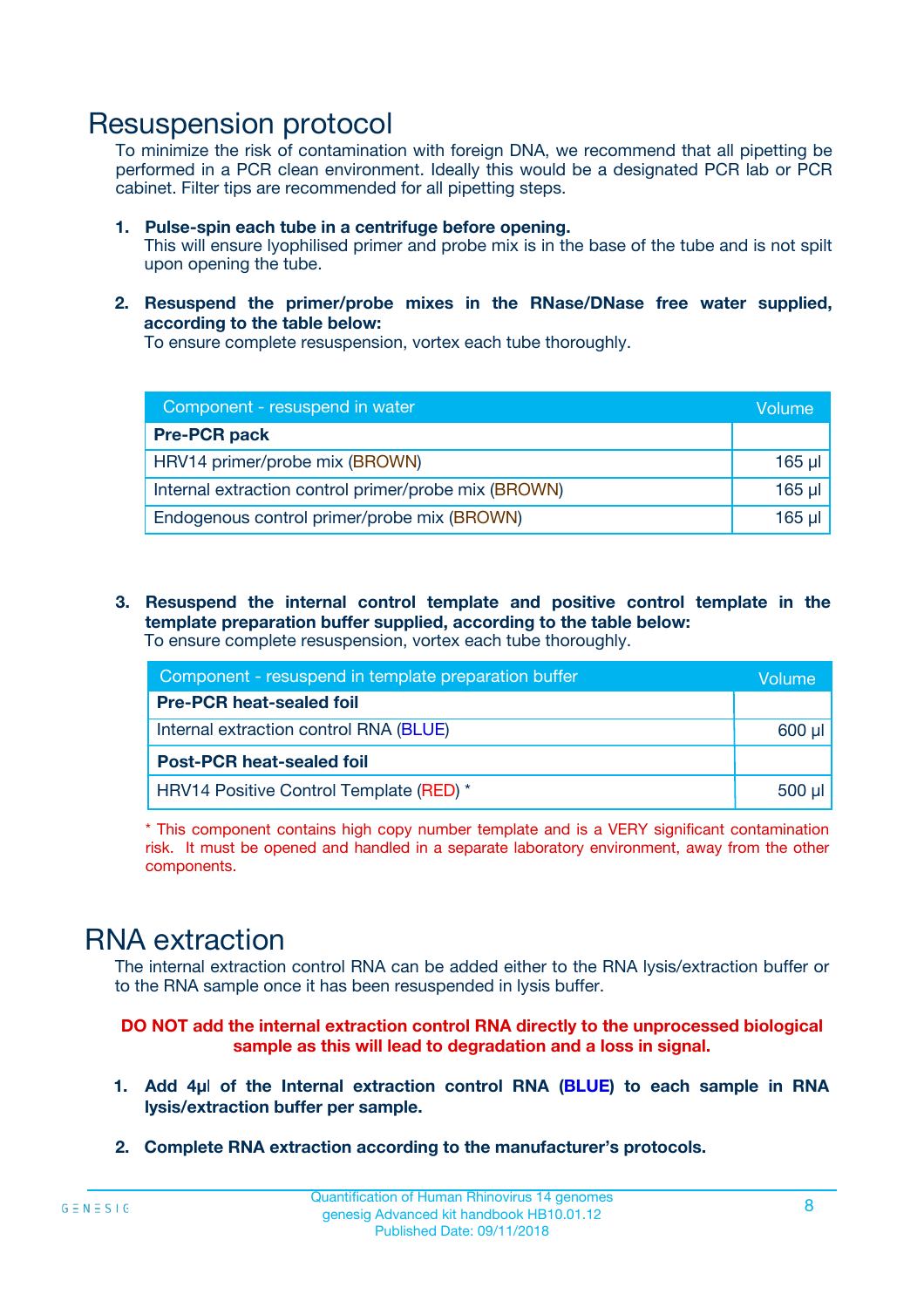# OneStep RT-qPCR detection protocol

#### **For optimum performance and sensitivity.**

All pipetting steps and experimental plate set up should be performed on ice. After the plate is poured proceed immediately to the OneStep amplification protocol. Prolonged incubation of reaction mixes at room temperature can lead to PCR artifacts that reduce the sensitivity of detection.

#### **1. For each RNA sample prepare a reaction mix according to the table below: Include sufficient reactions for positive and negative controls.**

| Component                                                    | Volume   |
|--------------------------------------------------------------|----------|
| oasig OneStep or PrecisionPLUS OneStep 2X RT-qPCR Master Mix | $10 \mu$ |
| HRV14 primer/probe mix (BROWN)                               | 1 µl     |
| Internal extraction control primer/probe mix (BROWN)         | 1 µI     |
| <b>RNase/DNase free water (WHITE)</b>                        | $3 \mu$  |
| <b>Final Volume</b>                                          | 15 ul    |

**2. For each RNA sample prepare an endogenous control reaction according to the table below (optional):**

This control reaction will provide crucial information regarding the quality of the biological sample.

| Component                                                    | Volume   |
|--------------------------------------------------------------|----------|
| oasig OneStep or PrecisionPLUS OneStep 2X RT-qPCR Master Mix | 10 $\mu$ |
| Endogenous control primer/probe mix (BROWN)                  | 1 ul     |
| <b>RNase/DNase free water (WHITE)</b>                        | $4 \mu$  |
| <b>Final Volume</b>                                          | 15 µl    |

- **3. Pipette 15µl of these mixes into each well according to your qPCR experimental plate set up.**
- **4. Pipette 5µl of RNA template into each well, according to your experimental plate set up.**

For negative control wells use 5µl of RNase/DNase free water. The final volume in each well is 20µl.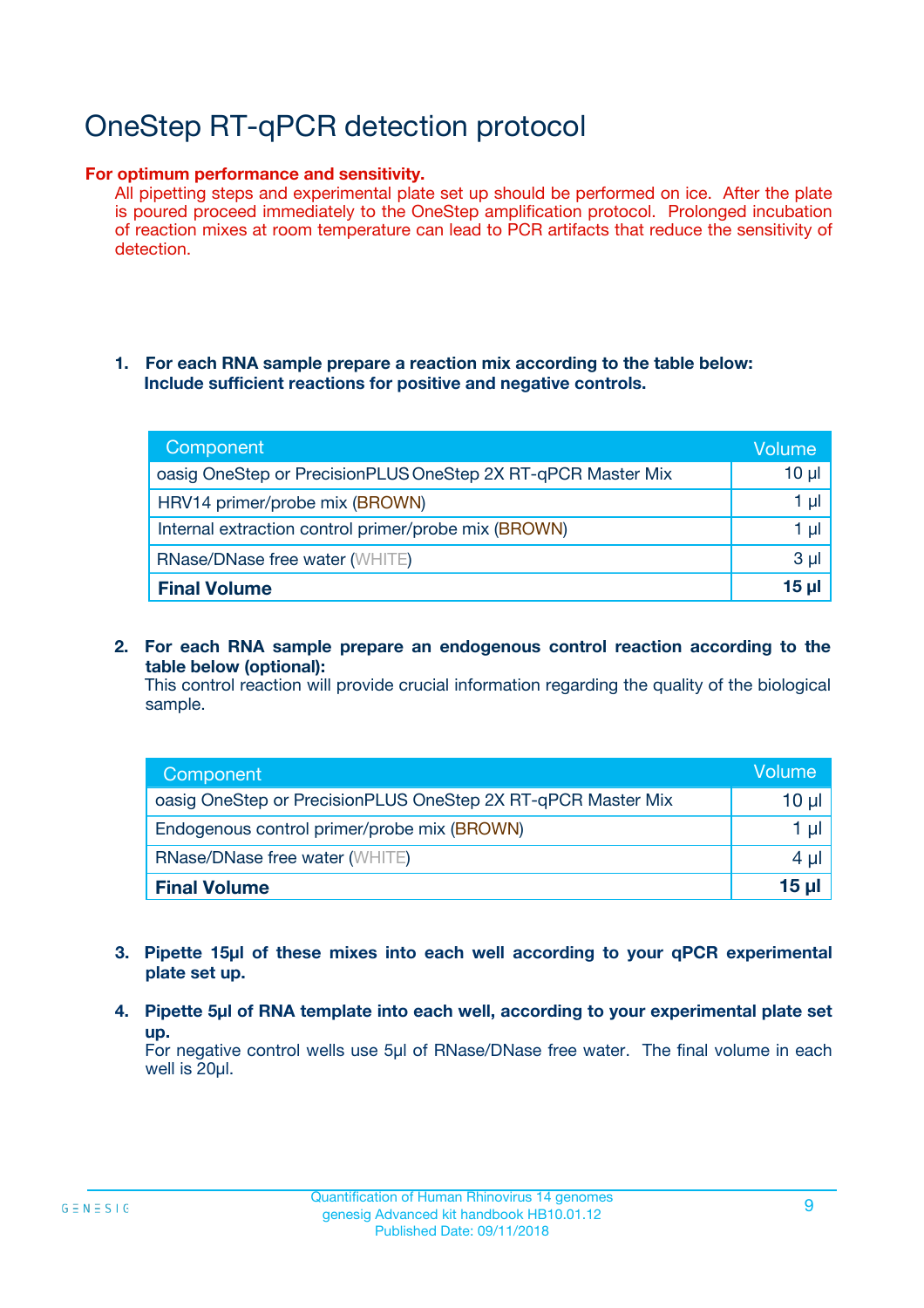**5. If a standard curve is included for quantitative analysis prepare a reaction mix according to the table below:**

| Component                                                    | Volume       |
|--------------------------------------------------------------|--------------|
| oasig OneStep or PrecisionPLUS OneStep 2X RT-qPCR Master Mix | 10 µl        |
| HRV14 primer/probe mix (BROWN)                               |              |
| <b>RNase/DNase free water (WHITE)</b>                        | 4 µl         |
| <b>Final Volume</b>                                          | <u>15 µl</u> |

- **6. Preparation of standard curve dilution series.**
	- **1) Pipette 90µl of template preparation buffer into 5 tubes and label 2-6**
	- **2) Pipette 10µl of Positive Control Template (RED) into tube 2**
	- **3) Vortex thoroughly**
	- **4) Change pipette tip and pipette 10 µl from tube 2 into tube 3**
	- **5) Vortex thoroughly**

**Repeat steps 4 and 5 to complete the dilution series**

| <b>Standard Curve</b>         | <b>Copy Number</b>     |
|-------------------------------|------------------------|
| Tube 1 Positive control (RED) | $2 \times 10^5$ per µl |
| Tube 2                        | $2 \times 10^4$ per µl |
| Tube 3                        | $2 \times 10^3$ per µl |
| Tube 4                        | $2 \times 10^2$ per µl |
| Tube 5                        | 20 per µl              |
| Tube 6                        | $2$ per $\mu$          |

**7. Pipette 5µl of standard template into each well for the standard curve according to your plate set-up**

The final volume in each well is 20µl.

# OneStep RT-qPCR Amplification Protocol

Amplification conditions using oasig OneStep or PrecisionPLUS OneStep 2X RT-qPCR Master Mix.

|             | <b>Step</b>                  | <b>Time</b>      | Temp  |
|-------------|------------------------------|------------------|-------|
|             | <b>Reverse Transcription</b> | $10 \text{ min}$ | 55 °C |
|             | Enzyme activation            | 2 min            | 95 °C |
| Cycling x50 | Denaturation                 | 10 <sub>s</sub>  | 95 °C |
|             | <b>DATA COLLECTION *</b>     | 60 s             | 60 °C |

\* Fluorogenic data should be collected during this step through the FAM and VIC channels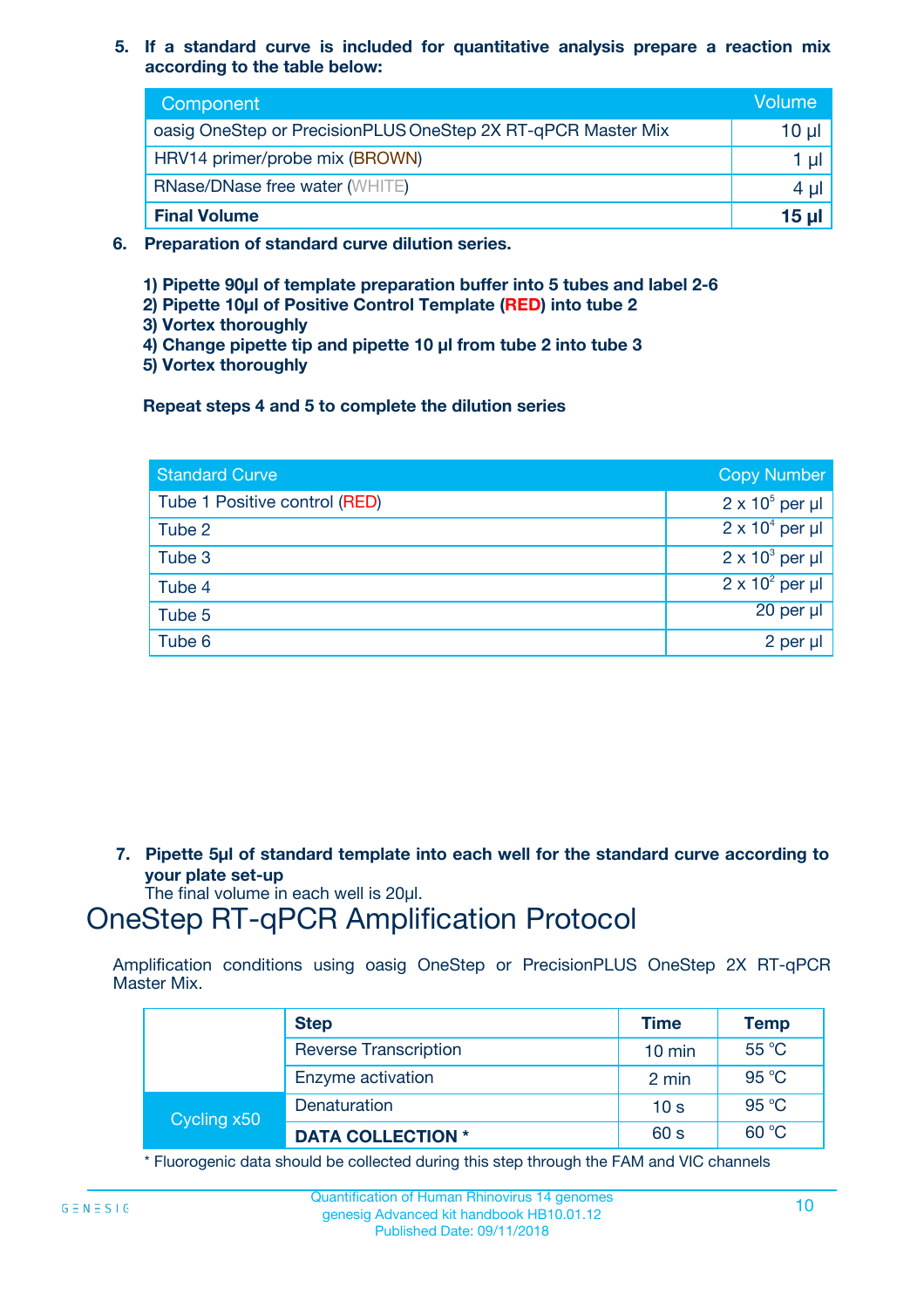## Interpretation of results

| <b>Target</b><br>(FAM) | Internal<br>control<br>(NIC) | <b>Positive</b><br>control | <b>Negative</b><br>control | Interpretation                                                                                                  |
|------------------------|------------------------------|----------------------------|----------------------------|-----------------------------------------------------------------------------------------------------------------|
| $\leq 30$              | $+ 1 -$                      | ÷                          |                            | <b>POSITIVE QUANTITATIVE RESULT</b><br>calculate copy number                                                    |
| > 30                   | ÷                            | ÷                          |                            | <b>POSITIVE QUANTITATIVE RESULT</b><br>calculate copy number                                                    |
| > 30                   |                              | ÷                          |                            | <b>POSITIVE QUALITATIVE RESULT</b><br>do not report copy number as this<br>may be due to poor sample extraction |
|                        | ÷                            | ÷                          |                            | <b>NEGATIVE RESULT</b>                                                                                          |
| $+ 1 -$                | $+ 1 -$                      | ÷                          | $\leq$ 35                  | <b>EXPERIMENT FAILED</b><br>due to test contamination                                                           |
|                        | $+$ / -                      |                            | > 35                       | $\star$                                                                                                         |
|                        |                              | ÷                          |                            | <b>SAMPLE PREPARATION FAILED</b>                                                                                |
|                        |                              |                            |                            | <b>EXPERIMENT FAILED</b>                                                                                        |

Positive control template (**RED**) is expected to amplify between Cq 16 and 23. Failure to satisfy this quality control criterion is a strong indication that the experiment has been compromised.

\*Where the test sample is positive and the negative control is positive with a  $Cq > 35$ , the sample must be reinterpreted based on the relative signal strength of the two results:



If the sample amplifies  $> 5$  Cq earlier than the negative control then the sample should be reinterpreted (via the table above) with the negative control verified as negative.



If the sample amplifies  $< 5$  Cq earlier than the negative control then the positive sample result is invalidated and the result should be determined inconclusive due to test contamination. The test for this sample should be repeated.